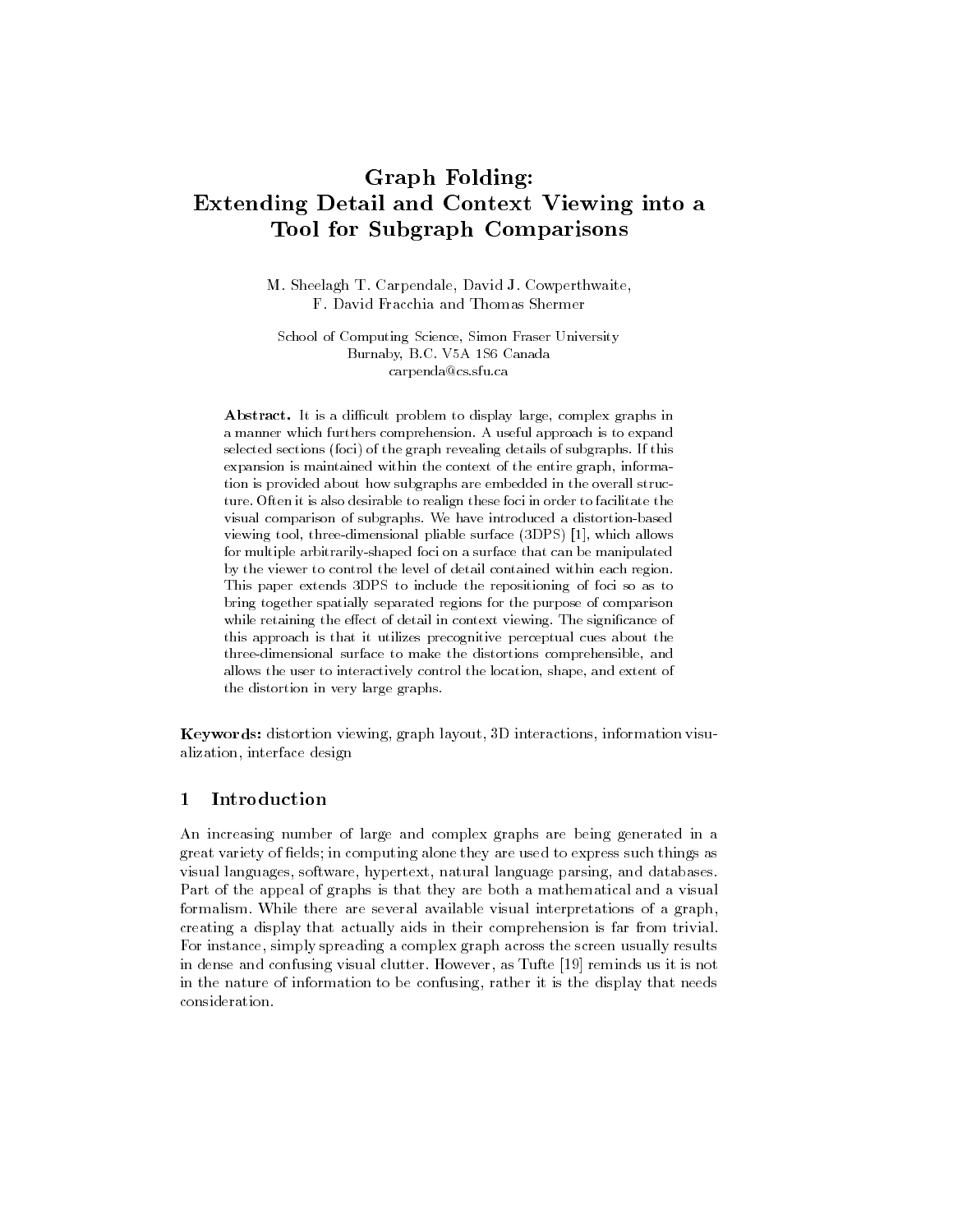Ideally, one would like to take advantage of our natural visual pattern recognition abilities by being able to see the entire graph. Also, the details of subgraphs and how these subgraphs are embedded in the overall structure are of interest. However, with existing solutions such as panning and zooming, the desire to examine detail often conflicts with the ability to maintain global context. Zooming out or compressing the data to fit within the space of the screen can result in its becoming too dense to discern detail. Zooming in or magnifying to reveal sufficient detail results in the loss of context.

Multiple views allow for the simultaneous display of detail and global structure in separate images, however the integration of these distinct views must be performed consciously by the user. Evidence as to how we combine information from multiple sensory channels has arisen from a number of studies in experimental psychology [2, 10, 11]. Information perceived as a single event is integrated automatically, while that perceived as distinct events requires a more strenuous re-integration. Even though the user may be cognitively aware that views in multiple windows pertain to a single information space, perceptually they remain distinct. For example, the effort of maintaining which subgraph belongs where and of its exact embedding has to be performed consciously by the user. If the desired detail view can be provided in a manner that smoothly integrates it into the global context then it preserves the possibility of visual gestalt.

Several viewing methods have been presented that allow the user to access detail within context through the use of various distortion techniques. This is a growing body of work pioneered by Furnas's [3] paper on generalized fisheye views. These techniques are usually based on the fisheye lens metaphor, creating a magnied focus for chosen sections and displaying the rest of the graph in decreasing scale as distance from the focus increases. Some of the main themes are: finding a balance between current interest and relative importance of the information [12, 13, 17, 18], using a mathematical curve to achieve magnication (arctan [6], hyperbola [8]), and using perspective projection to create the detail in context views [9, 16]. For a more detailed survey see [14]. These approaches provide various integrated views displaying both the required details while maintaining global context.

However, one advantage of separate views in multiple windows which has previously been lost with a detail in context viewing tool is the ability to move and reposition individual views. This is often used to align images of separate subgraphs so that visual comparisons are facilitated. We extend our distortion viewing technique, 3DPS [1], to allow this freedom while maintaining integration advantages that come with the perception of the graph as a single event.

The brief overview of 3DPS in Section 2 is followed by by an explanation of how folding extends 3DPS to provide repositioning of foci (Section 3). Methods used to enable comprehension of the resulting form are presented in Section 4. Section 5 contains examples of folding. Finally, Section 6 summarizes the results.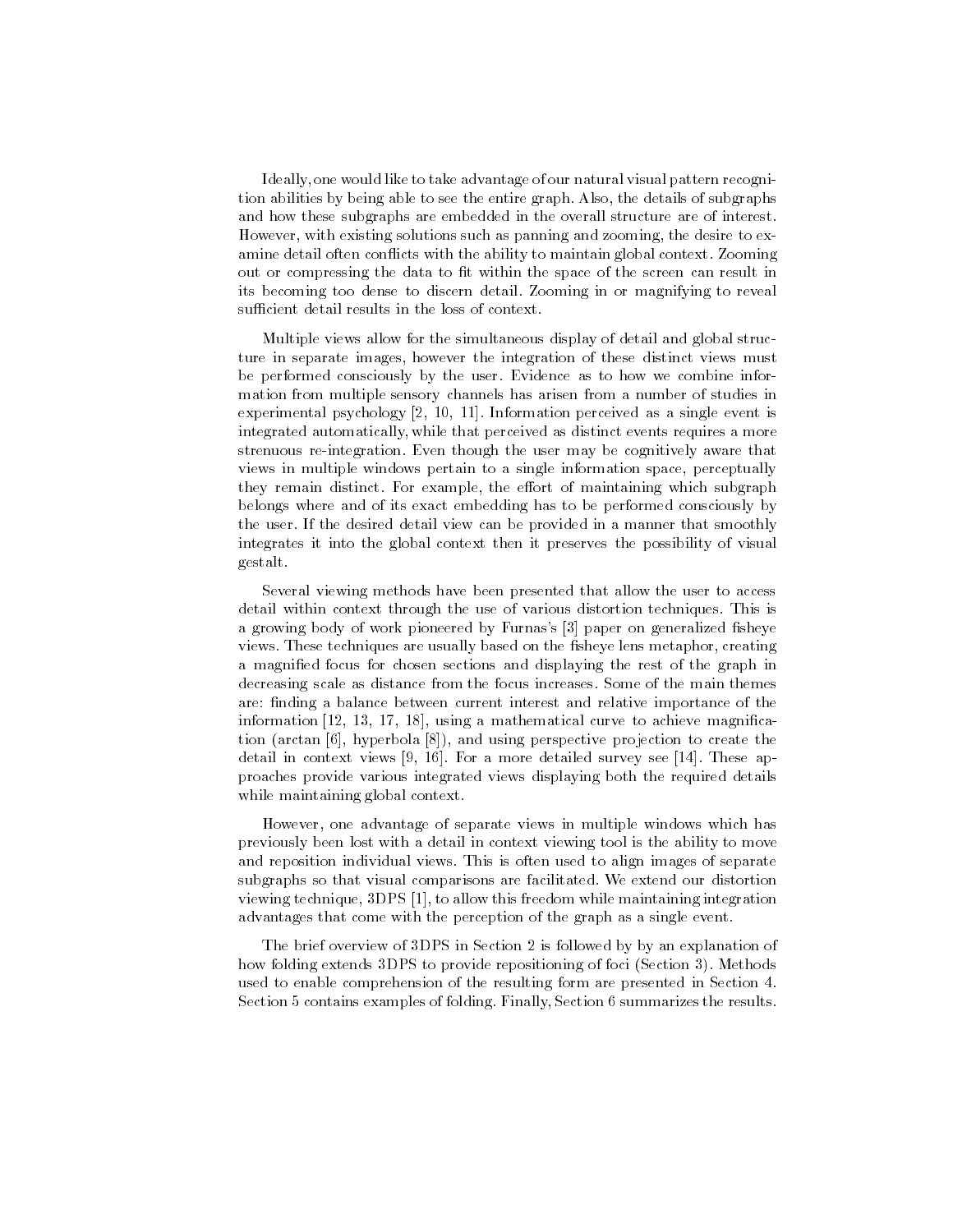#### 23D Pliable Surface

The intention behind distortion viewing is to magnify a chosen section or focus until the desired level of detail is revealed. To compensate for the extra screen space used by this magnication, the rest of the image is distorted and/or compressed. Ideally this compression is gradual enough to provide good visual integration between the focus and its context.

For the basic distortion function we chose the three-dimensional Gaussian curve as its bell shape curves away from the focus at its apex and inflects to curve back into the surface (Figure 1). These Gaussian curves transform the



Fig. 1. 3D surface of blended Gaussian curves

two-dimensional flat surface into a three-dimensional curved surface. The threedimensional nature of this distortion approach offers several advantages. For instance, using single-point perspective to view the surface from above provides magnication of detail to scale. Second, it provides a useful metaphor for the actions performed to create the distortions; pulling a section towards oneself to see it better, or in this case magnify it, appears to be a natural response.

**Magnification of Single Focus to Scale:** Magnification is provided by raising a 3D Gaussian curve perpendicular to the surface. The center of the gaussian



Fig. 2. (a) Single focus with flattened top, leftmost image shows the top view, center image shows the 3D view, and rightmost image shows the profile with ToEye vectors along which it is raised. (b) This single focus is to one side of center. Dotted lines denote the viewing frustum. The ToEye vectors directed at the viewpoint are shown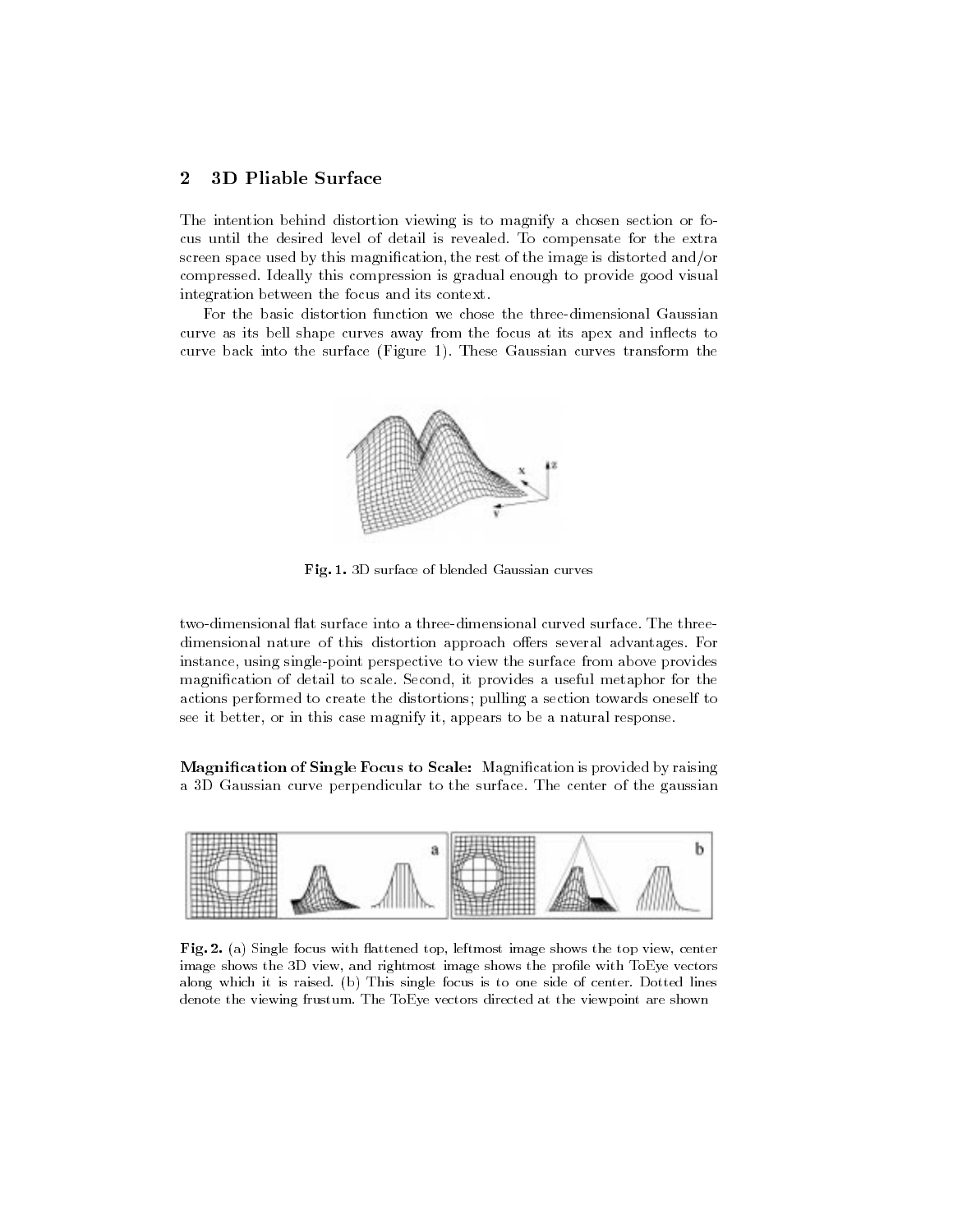curve is projected up to the height  $h_c$ . To provide a flat region where only scaling occurs, the curve may be truncated; limited to a fraction  $f$  of this maximum height (Figure 2a). The points of the graph in the central magnified region are all projected up to the same height,  $h_c f$ . The height  $h_p$  of all other points on the curve is a simple relationship of the distance  $d_p$  to the center of the region, the height  $h_c$ , and its standard deviation  $s_c$ :

$$
h_p = h_c \mathrm{exp}^{-\frac{s_c}{d_p}}
$$

To keep foci from any point on the surface inside the field of view (Figure 2b) we use vectors directed from the plane to the view-point,  $ToEye$ , rather than move the view-point to align with the focus as in [16]. The ToEye vector from the center of a focus is used throughout the curve. This provides the desired magnification and ensures magnification to scale across the tops of the foci. Normalizing the z-component of these vectors instead of the length provides equivalent magnication response for any point on the surface. Within the focus region, where all points are projected to the same height, scaling is still preserved.



Fig. 3. Examples of two foci using ToEye vectors. When viewed from above the visual effect is as if the foci are being pulled up perpendicular to the plane On the left the inter-focal region is unblended; On the right blended

Multiple Foci: Using ToEye vectors for each focus allows for multiple foci within the field of view and magnification to scale for each focus region (Figure 3). However, a point under multiple curves will have a projection vector associated with each curve. A blending is performed using the curve's ToEye vector and a weight contributed by the curve's height at this point [1] This allows for larger foci to be positioned more closely, while still maintaining a continuous smooth (unwrinkled) surface.

Foci with Arbitrary Shapes: The single-point foci can be extended to other arbitrary shapes as well, for example lines or polygons (Figure 4). The exact shape and location of a focus can be drawn on the screen by the user. Now the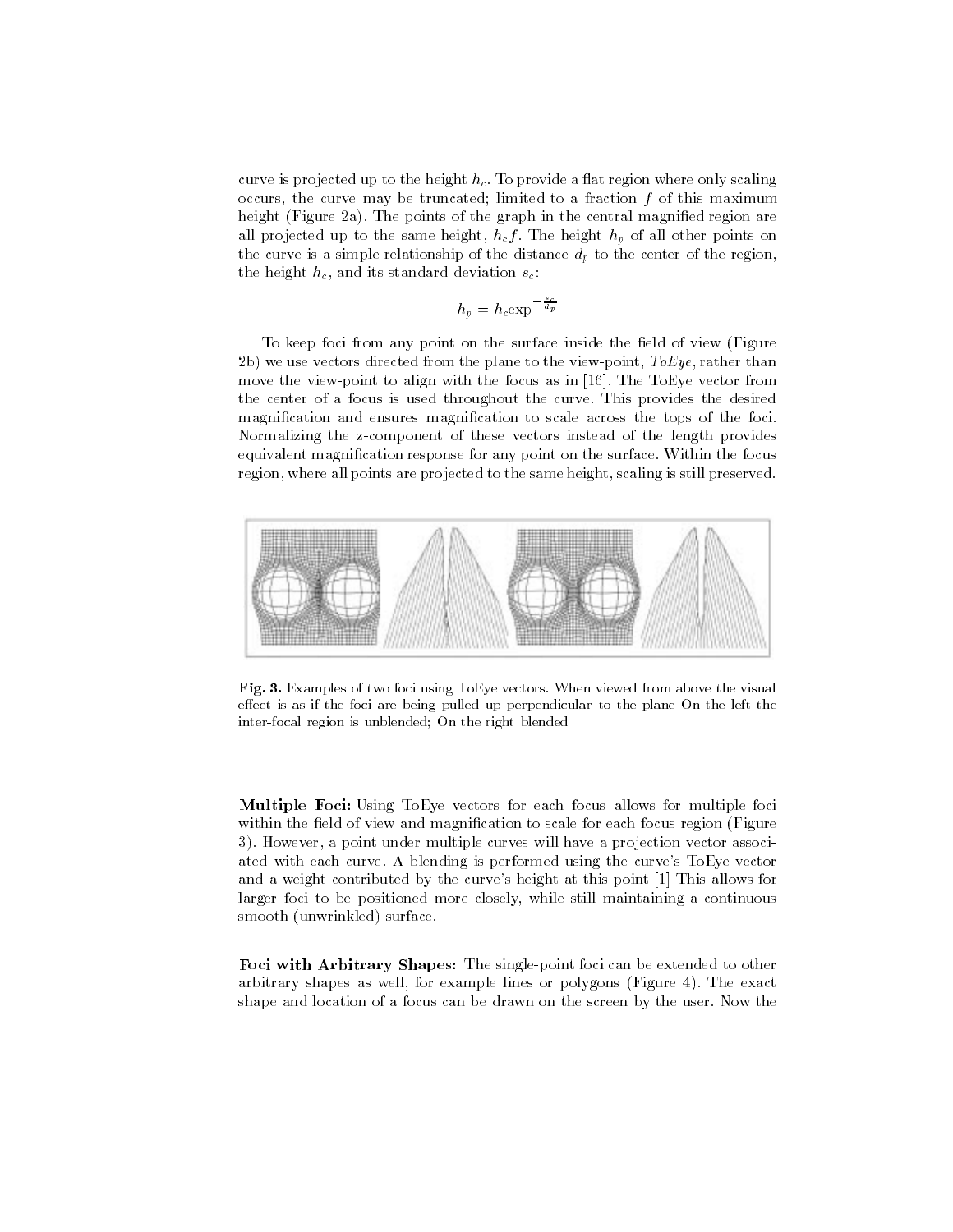

Fig. 4. Various foci types: from left to right: point, line, convex and concave polygons

height  $h_p$  of a point outside of a focus but within a region is determined not by its distance from the center of the region but by its distance to the edge of the defined focus. If the point is either on the line or within the polygonal focus it is projected to the full height  $h_c$  of the curve. The center of the arbitrary region is still used to determine the vector to the eye.

Distortion Control: In any distortion viewing tool compromises are made between the magnication in each foci and compression in the rest of the image. Our model offers the user considerable control not only over how much compression there is but where minimum and maximum compression occurs. The pattern of compression is a direct result of the slope of the curve. Therefore giving user control of the parameters (height  $h_c$  and standard deviation  $s_c$ ) that affect the slope and providing an auxiliary function (half sine wave) that can be subtracted to actually adjust curvature allows to user to set preferences such as increased magnication in the region immediately adjacent to the focus or a more gradual integration into the context.

#### 3Surface Folding

In many cases it is desirable to provide the ability to bring detail views of spatially separated regions of an image together in order to facilitate visual comparisons. Traditionally this has meant the use of magnied views in subwindows which are moved independently of the original image and hence have no direct visual connection to the rest of the image. Folding allows for this freedom to reposition magnified sections without detaching them from the rest of the image.

Folding: Extending 3DPS to include the repositioning of multiple foci while retaining the effect of a detail in context viewing tool, is possible in part because of the three-dimensional nature of the distortions. A focus, or magnied section, is the top of a `hill'. The steepness of the sides of this `hill focus' can be adjusted to minimize interference with other foci. The top, or focus can then be moved without changing the location of the base of the hill. The stable base maintains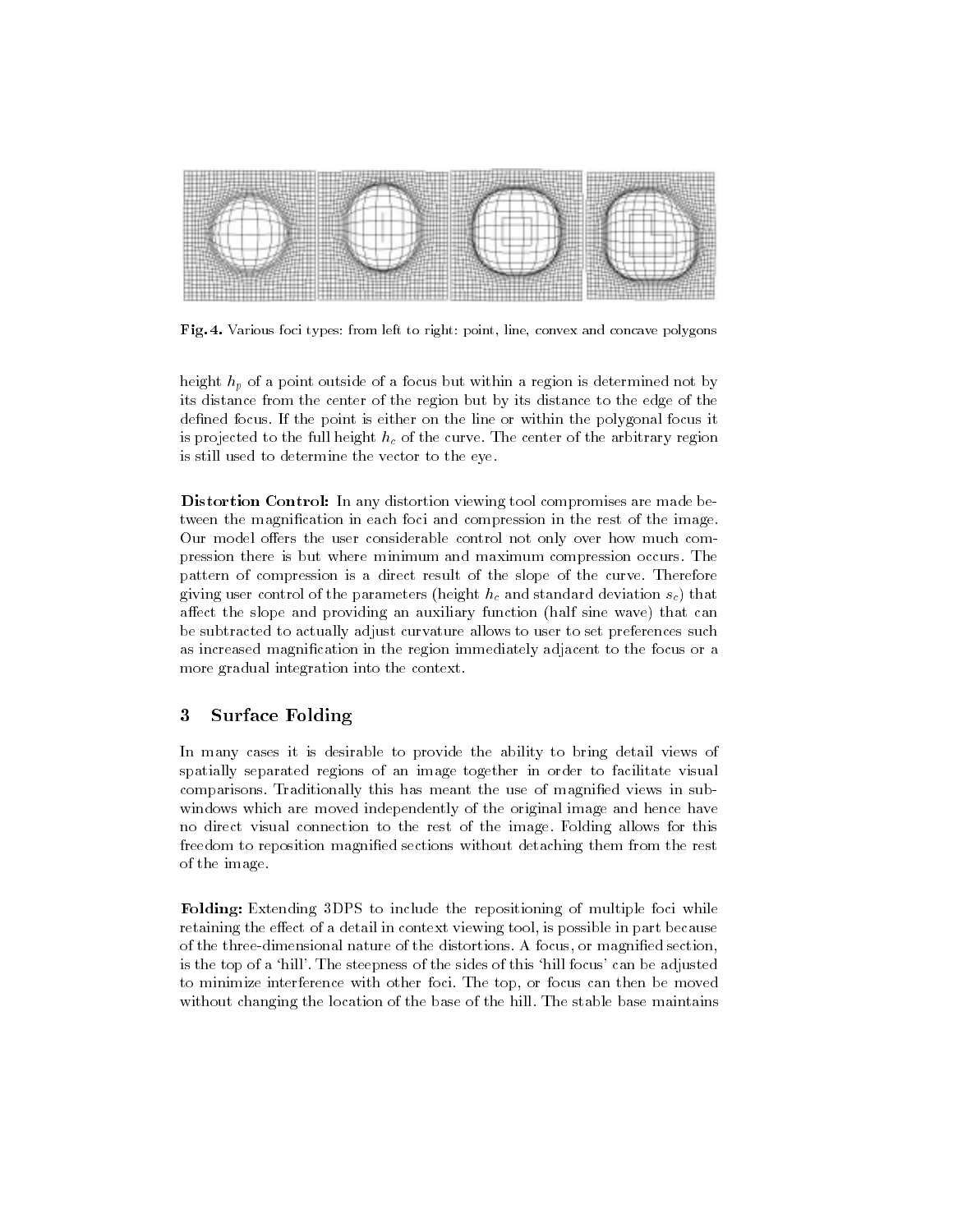the same section of the graph within focus, and keeping the focus at the same height retains the degree of magnication. It is the sides of the hill that are stretched and bent. The context is maintained over the sides of the hills and across the valleys. This allows foci from different sections of the graph to be repositioned adjacently, without losing the sense of context.



Fig. 5. Single off-center focus. On the left, pulled towards viewpoint; on the right, folded across the image

As the surface appears to be a solid object, we as humans, will assume it to be complete. This is an asset, because if the surface is perceived as complete then it can be stretched, folded, and warped without sections of it perceptually disappearing. Unfolding or viewing it from a different angle will expose temporarily obscured sections. The result is a tool that can be used analogously to folding a printed map to expose the areas of interest. This allows for the repositioning of foci without loss of the perception of the image as a single event.

Surface folding is achieved by shearing the projection (ToEye) vectors. To create a focus that is simply magnied a section is pulled up towards the viewpoint. When viewed from the top it appears that the focus is rising straight up from its base. However, when viewed from the side one can see that off-center foci are slightly tipped so that they point towards the viewpoint (Figure 5). This is accomplished by pointing their ToEye vectors at the viewpoint (Figure 2). In



Fig. 6. A pair of foci, repositioned to be adjacent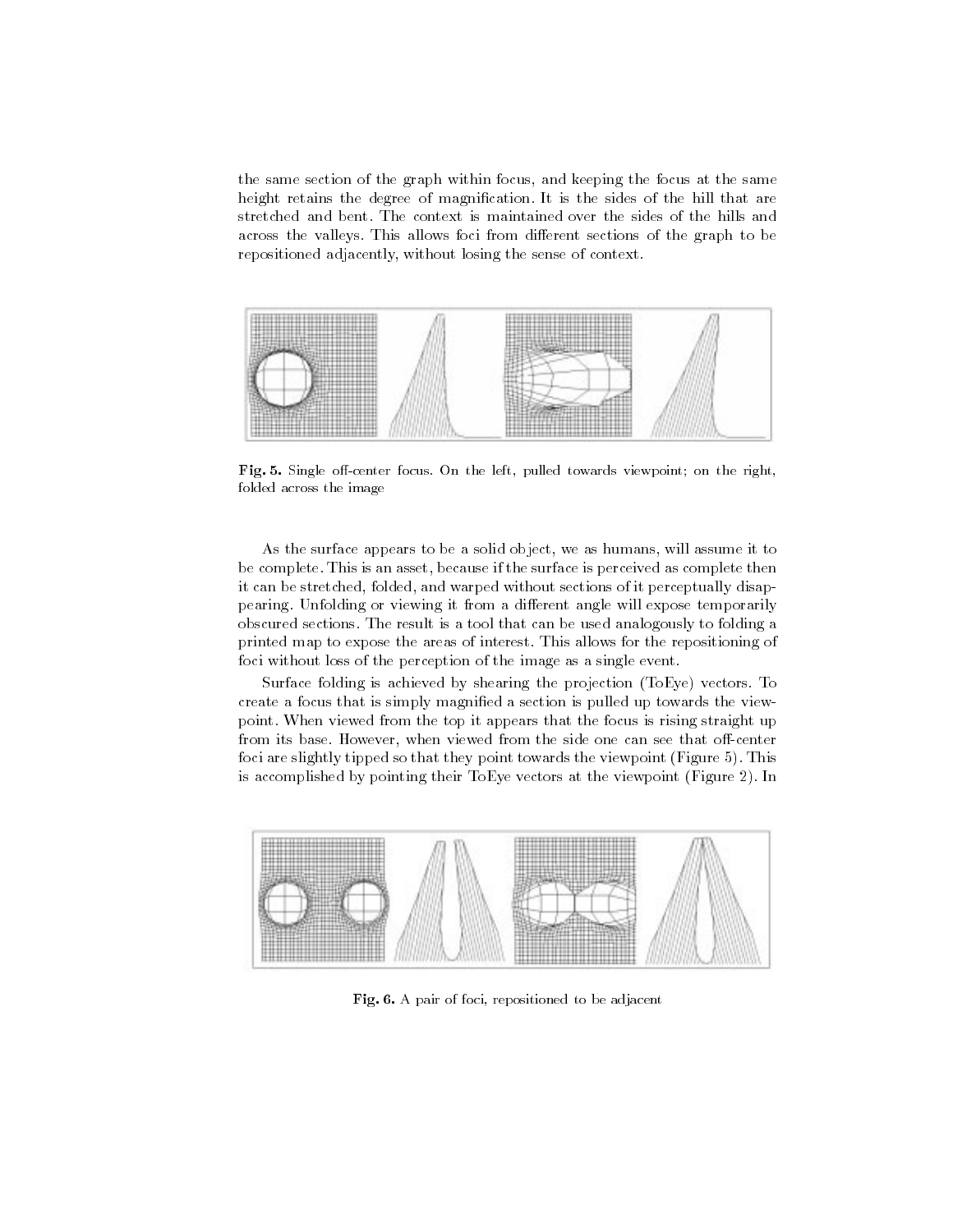this manner the whole projection of the focus can be readily shifted by pointing the ToEye vector elsewhere. If the ToEye vector is directed at any point on the plane parallel to the original surface which also contains the viewpoint, all the properties of height, magnification and scaling for the foci remain constant while its position in x and y change. Figure 5 shows side and profile views of the same single focus, on the left it is pulled towards to viewpoint which appears to be straight up, on the right it is folded or pulled across the viewing frustrum. Notice how a small change in profile view translates to a considerable visual difference when viewed from above. Figure 6 shows the same views of the two foci. This time the folding is used to bring two separated foci together.

Foci Motion: There is an important distinction between moving a focal point and folding a focus. Moving a focus through the graph allows for a sequential roving search, the image in the focus changing as the focus moves over different areas of the graph. Folding the focal point maintains the same view within the focus; this view is repositioned over other sections of the graph or aligned with other focal points. This allows spatially separate areas to be positioned adjacently while maintaining a continuous surface between them. At any moment the graph on this surface can be viewed by rotating and adjusting the threedimensional image or by unfolding the graph.

Elision: While the principle intention in introducing surface folding was to allow for subgraph comparisons, it is possible to think of this as a method for hiding sections of the graph that are not of immediate concern. The result is a tool that can be used analogously to folding a printed map to hide and/or expose the areas of interest. Since folding is directly reversible, sections that have temporarily been hidden are readily retrievable. In fact, one can unfold to allow closer examination of the connections between the expanded detail in the focus and the rest of the graph.

#### 4Comprehension Factors

A primary goal in the creation of 3DPS is that the distortions remain comprehensible, allowing the user to understand the relative magnication or compression of the various sections of the resulting image. Other distortion methods can be quite readable when applied to regularly spaced information, particularly grids or text; unfortunately not all information is laid out so regularly. We make a distinction between the graph as a 2D image encoding the information and the surface on which the graph is displayed. As visual cues are provided about the surface, distortions will still be readable even when there are gaps in the image. The separation of the image and distortions of the surface means that the original topology of the image is maintained across the surface. Once the surface is manipulated the image is placed upon it. Displaying a surface in such a manner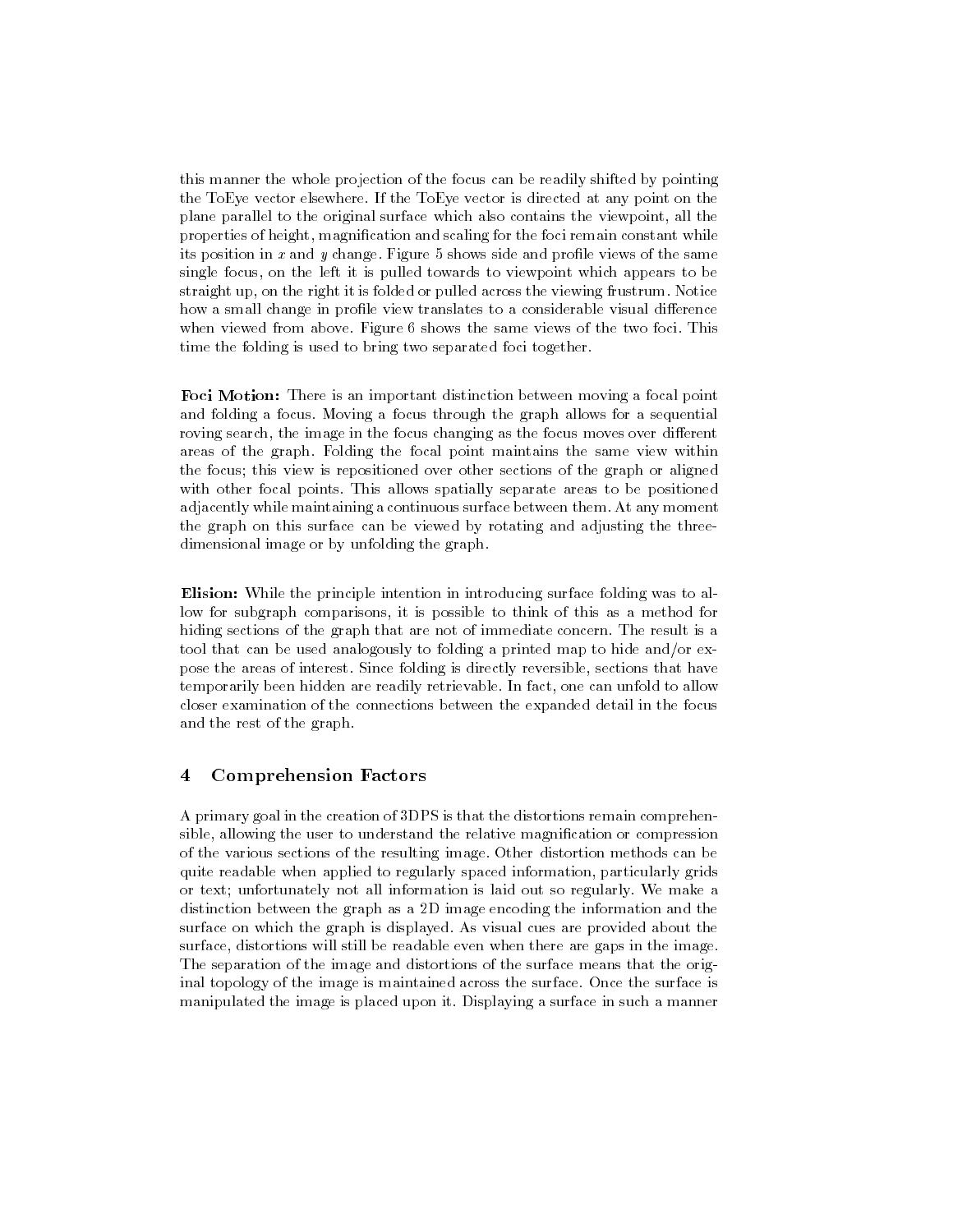

Fig. 7. This series uses the same graph and same distortion throughout. On the left is the undistorted graph; on the right is the graph with 3 foci and no visual cues



Fig. 8. On the left same 3 foci with shading. On the right, the same graph with 3 foci and both grid and shading

as to reveal its three-dimensional form provides the perceptual information that describes the distortion.

Using Nodes and Edges: Nodes are currently displayed either as single points or as squares. Edges are segmented small enough so that they will lie snuggly against the surface. This provides additional information about the surface. Information spaces that contain long lines now aid in the description of the surface.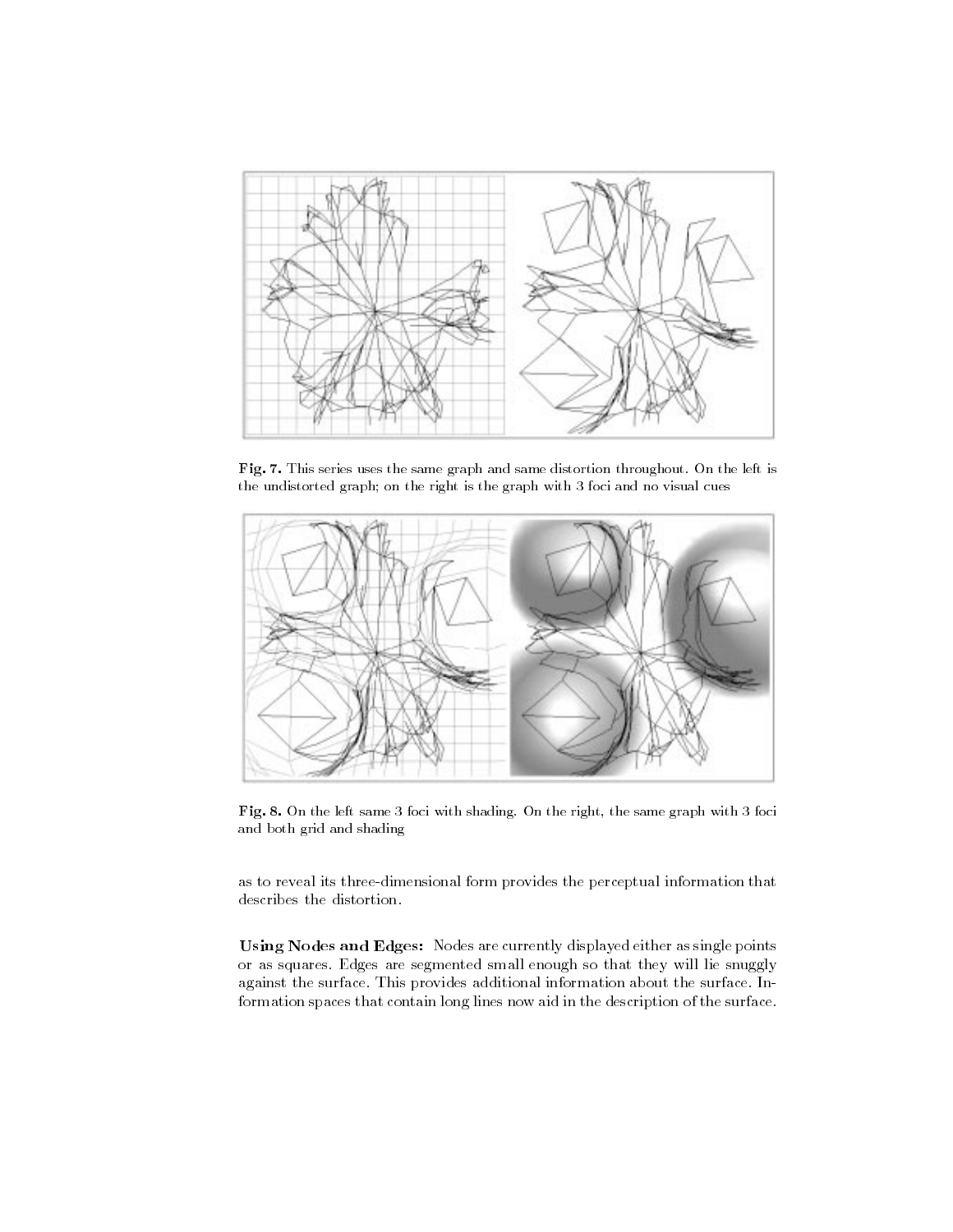Using a Grid: Perspective can be used to provide distortion information. However, understanding three-dimensions from perspective appears to be a learned skill and culturally tied [4]. Perspective has been indicated with the outlines of a three-dimensional shape [9] or by the visual pattern of the data [16]. The choice of smooth curves for distortion and allowing for data with irregular layouts means neither outlines nor patterns in the data will reveal the nature of the distortions. However, a regular grid can be displayed over the entire surface, providing both curve and perspective information. Grid lines indicate relative magnication as well as serving as a texture gradient.

Using Shading: Another choice for revealing form is to employ shading. It has been well established that humans can discern three-dimensional shape from shading alone [15, 18], and there is considerable evidence to support the fact that this is a low-level precognitive skill [7]. Such a low-level visual routine will interfere less with conscious processing and may even provide an aspect of the interface that requires no learning [20].

The series in Figures 7 and 8 shows the progressive addition of each visual cue. The first image is of the undistorted graph laid out with the spring embedder algorithm from GraphEd [5]. The second image shows the graph with three foci and no additional visual cues, third the grid is added and the fourth shows the use of shading. All of these visual cues are optional and are displayed in shades of grey so that while they are readily visible apart or in unison they do not dominate the image.

#### 5Examples

This section contains some examples of graph folding in action. The first set of examples is of a random graph; in Figure 9 on the left is a simplistic layout, placing each vertex on a grid,

resulting in an image that is a confusion of lines. On the right the same graph has been laid out using the spring embedder algorithm in GraphEd [5]. This reveals several small fans of pendant vertices. Figure 10 magnifies three sections of the denser center part to reveal similar subgraph structure.

The second set of examples(Figures 12 and 10) is of an iterated K12 graph. The outer subgraphs are so densely packed that one can not tell for sure what they are. Two of these have been magnied and compared to verify that they are indeed K12's.

#### 6Conclusions

While detail in context distortion viewing tools hold much promise as a method for interacting with representation of large graph, the approaches of other systems had made the repositioning of focal regions difficult if not impossible. This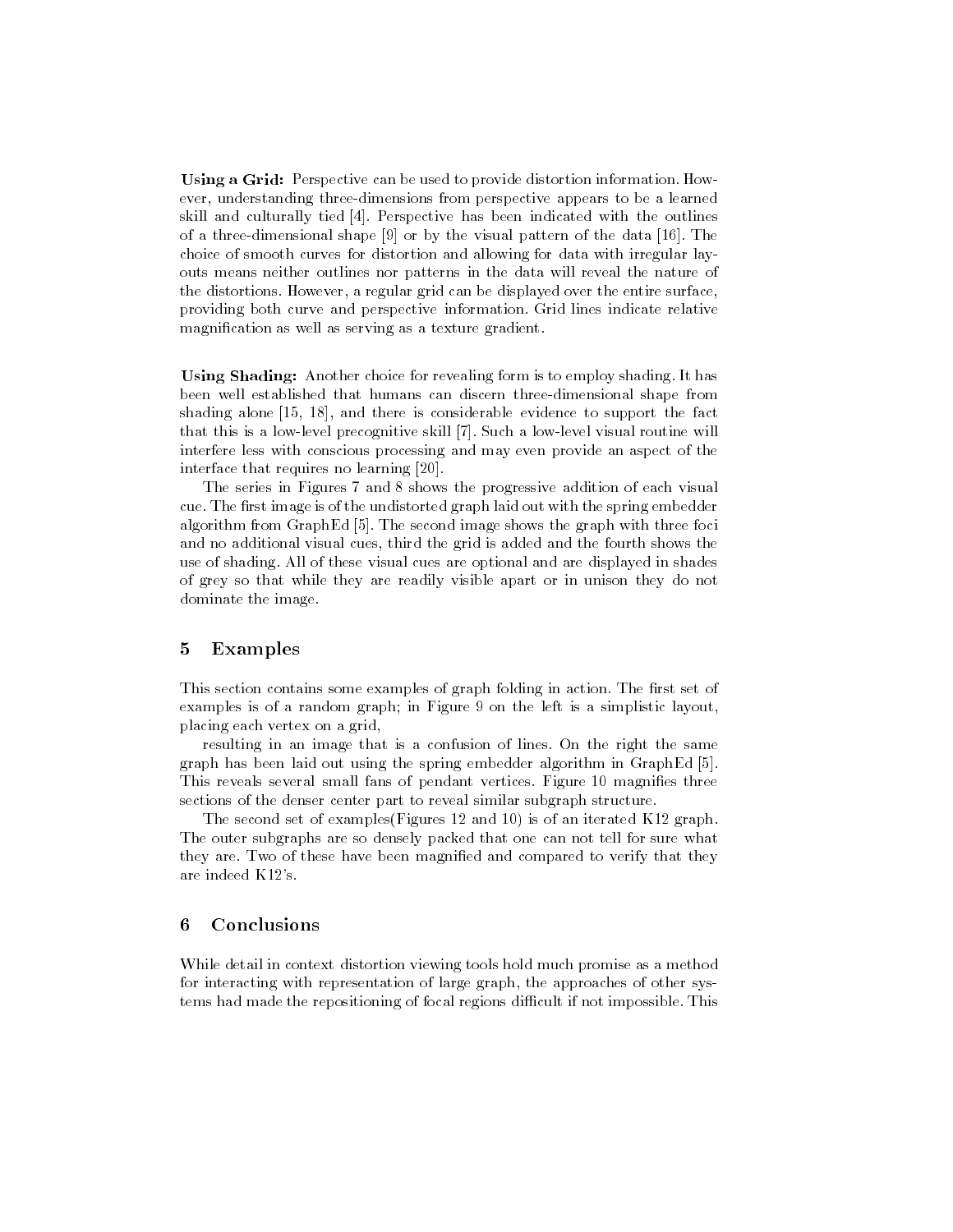

Fig. 9. On the left, a random graph with vertices placed in the grid. On the right, the same graph laid out with spring algorithm



Fig. 10. A random graph with spring layout and three foci folded

paper has introducing folding, a novel concept which combines the advantages of detail in context viewing with the freedom of movement provided by magnified views in separate windows.

The distortion viewing tool 3DPS that we have extended to include folding in itself has several advantages over existing tools; briefly these include:

1. Arbitrarily-shaped focal regions. Sarkar et. al. [18] approximate this advantage with convex polygons. We allow for interactive user specification of a chosen outline for a focal region.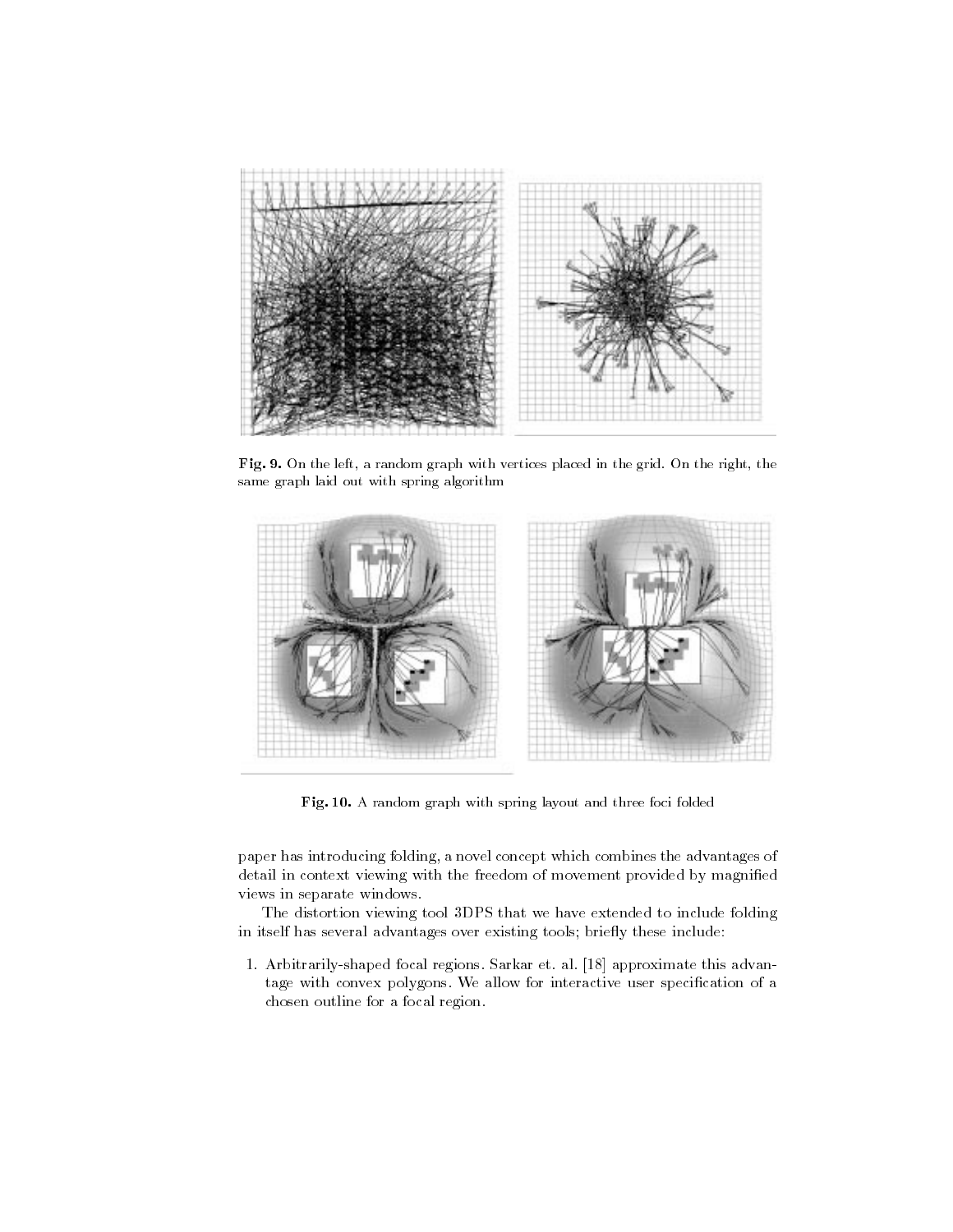

Fig. 11. On the left; iterated K12. On the right; two foci magnied to reveal subgraphs of K12



Fig. 12. On the left; iterated K12 folded. On the right; iterated K12 folded side view

- 2. Distortion control. By adjusting the slope parameters the user can determine the distribution of compression. For instance, distortion can be contained within a relatively small section of the surrounding graph leaving most of the context undistorted. In other techniques the pattern of distortion is controlled by the system, user choices being limited to such things as a global choice between Cartesian or polar transformation [6, 17].
- 3. Multiple foci. Sarkar et. al [18] introduced multiple foci with two different techniques. However, both approaches have limitations For instance, their orthogonal approach cause strips of uni-direction magnication that create extra unrequested foci at their intersections. Their polygonal approach which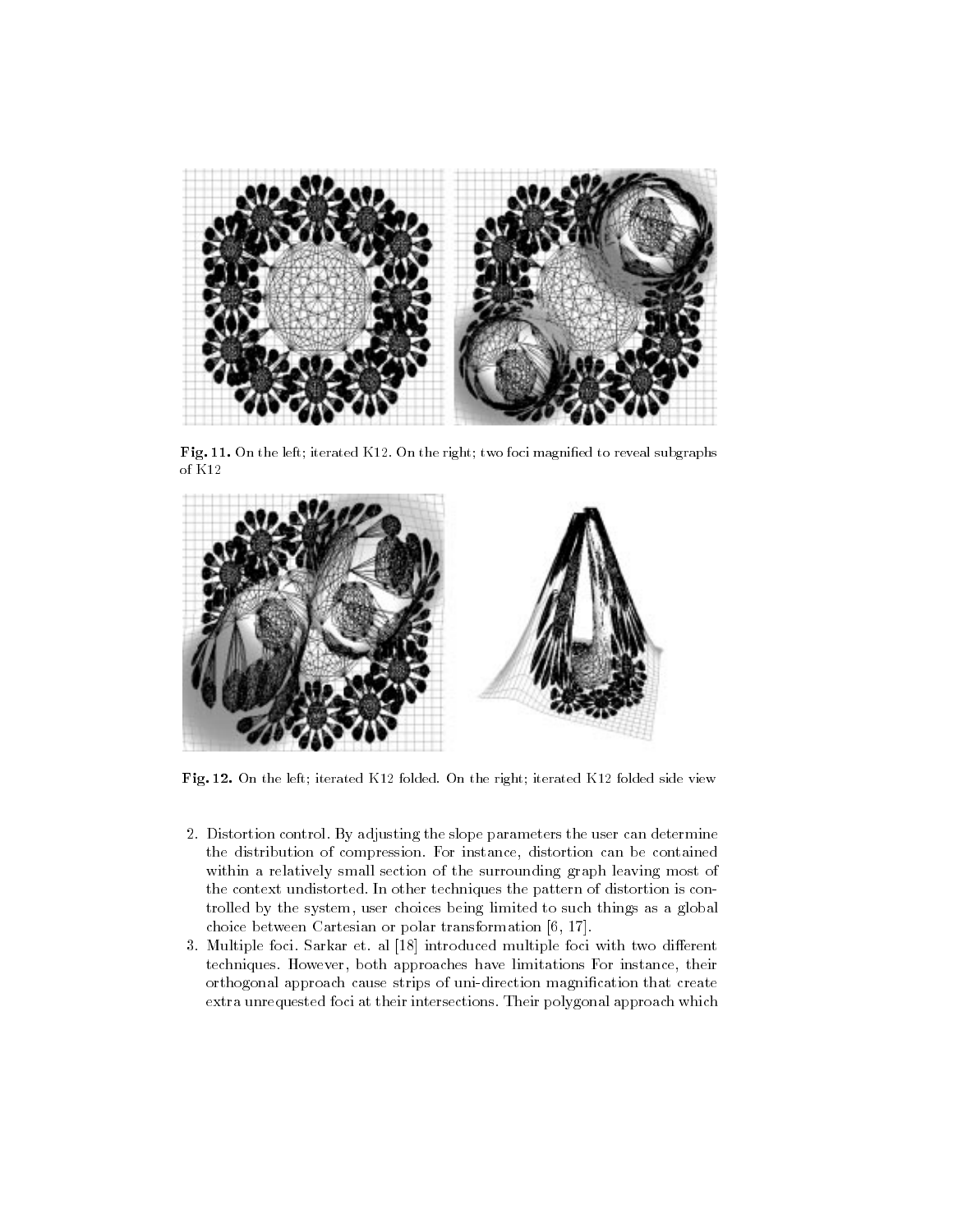is more similar to ours in appearance, required limitation on focal size and positioning as two large foci that were too close together would cause position reversals in the inter-focal regions. Also this polygonal technique can require iteration of the algorithm to produce an acceptable final image. Our approach requires no iteration and our blending function allows large foci to interact and in fact move through each other. Furthermore, this is the first provision of multiple foci in a three-dimensional distortion approach. This is signicant in that it is partly the three-dimensional nature of the distortion that makes folding possible.

4. Precognitive perceptual cues. These are used to reveal the nature of the distortions. Being able to understand the distortion provides knowledge about the degree of compression, information about the original undistorted topology of the graph, and the cumulative result of the history of the user's actions.

While the use of shading provides instant recognition of the patterns of distortion, it causes some problems. Finding the right balance between light and dark intensities is difficult to achieve, especially if one wants to have convincing shading both on the screen and in print.

Presently, user access to the parameters that affect distortion patterns is unconstrained, therefore it is possible to create curves that obscure some context. However, just what has been obscured is always evident and the actions are readily reversible.

### Acknowledgments

Thanks to Brian Fisher for verifying our cognitive references, and Art Liestman for ongoing support. This research was supported by graduate scholarships and research and equipment grants from the Natural Sciences and Engineering Research Council of Canada. Thanks also to the Algorithms Lab, Graphics and Multimedia Lab and the School of Computing Science, Simon Fraser University.

## References

- 1. M. S. T. Carpendale, D. J. Cowperthwaite, and F. D. Fracchia. 3-dimensional pliable surfaces: For effective presentation of visual information. In toappear:  $UIST$ : Proceedings of the ACM Symposium on User Interface Software and Technology, 1995
- 2. B. D. Fisher and Z. W. Pylyshyn. The cognitive architecture of bimodal event perception: A commentary and addendum to Radeau. Cahiers de Psychologie Cognitive/Current Psychology of Cognition,  $13(1):92-96$ , Feb. 1994.
- 3. G. W. Furnas. Generalized fisheye views. In Human Factors in Computing Systems: CHI'86 Conference Proceedings, pages 16-23, 1986.
- 4. N. Goodman. Languages of Art; An Approach to a Theory of Symbols. Indianapolis: Bobbs-Merrill, 1968.